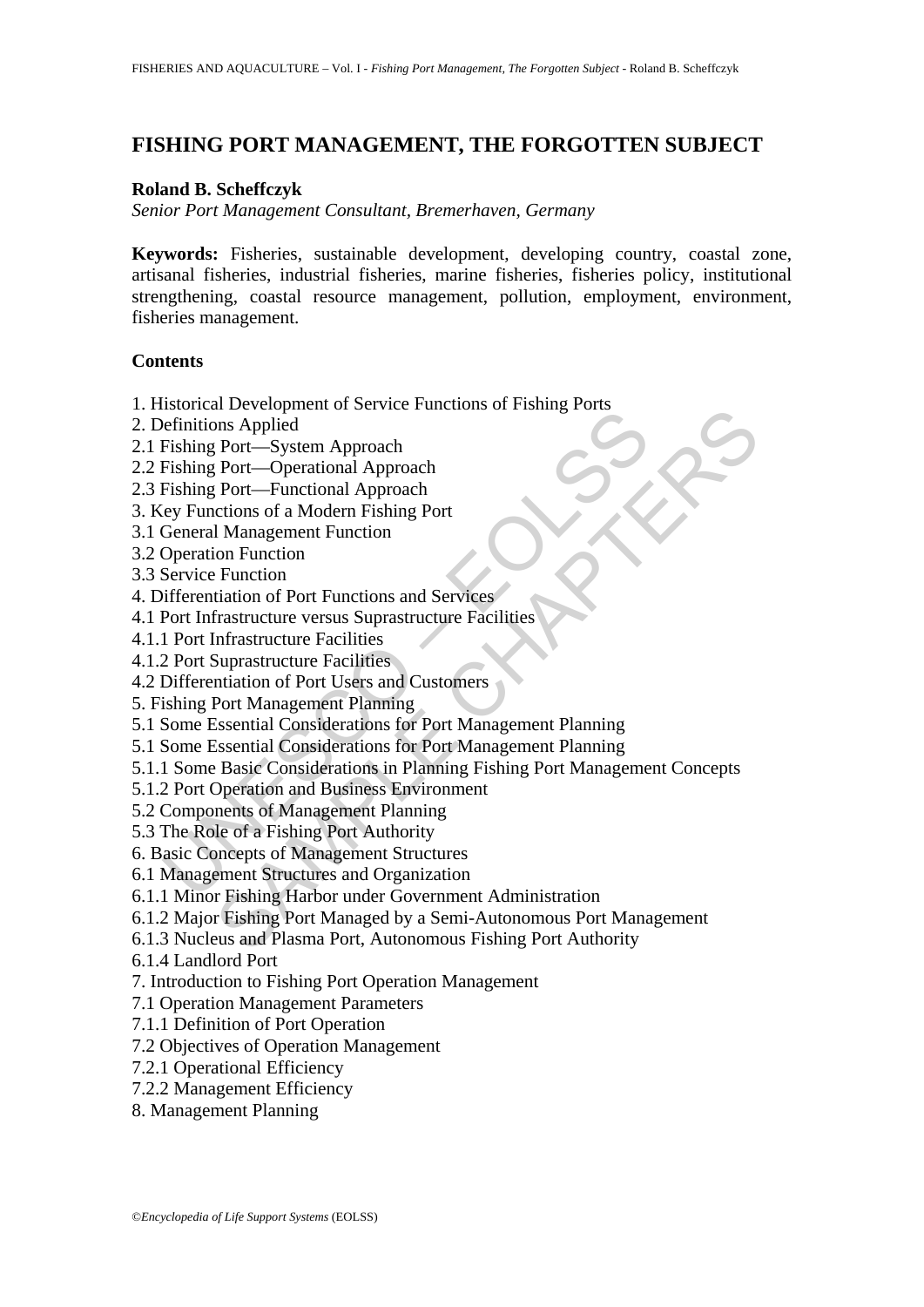- 8.1 Control Systems in Port Operations
- 8.2 Organization of Port Operations
- 8.2.1 Authorities
- 8.2.2 Organization by Functions
- 8.3 Technical Management in Port Operations
- 8.3.1 Port Infrastructure Development Projects
- 8.3.2 Technical Management in Project Implementation
- 8.3.3 Maintenance Works Planning
- 9. Inventory Management and Control
- 10. Port Operation and Fishing Fleet Management
- 10.1 Effective Fleet Management
- 10.2 Mobility of Fishing Fleets
- 10.3 Training as a Management Tool
- Glossary

Biographical Sketch

#### **Summary**

Stary<br>
stary<br>
praphical Sketch<br> **nmary**<br>
choice of the title of this article reflects the absence of any gui<br>
management in international professional literature. It is not stand<br>
ninization, management responsibility, etc al Sketch<br>
of the title of this article reflects the absence of any guidelines for fisic<br>
expected in international professional literature. It is not surprising that<br>
all considerations of any modern management concept, s The choice of the title of this article reflects the absence of any guidelines for fishing port management in international professional literature. It is not surprising that very fundamental considerations of any modern management concept, such as planning, organization, management responsibility, etc., are still alien terms for present fishing port administrators and managers in most developing countries. This article attempts to provide a range of knowledge, which is compulsory for port managers, by stressing the importance of understanding the very basics on which the existence, function, performance and sustainability of operations of a modern fishing port depends. The complexity of external and internal conditions of the fishing port business environment demands a concept that is primarily able to recognize changes and risks in port management in order to make decisions which serve to secure a long term financial sustainability of port operations and ensure recovery of investment and operating costs from fishing port operation charges, rather than depending on government subsidies. The introduction to modern fishing port management and operation given provides rough guidelines for preparing fishing port managers to plan and implement systems of modern fishing port management and operation control, in consideration of the special features of the port's business environment. However, attention must be paid to the differentiation between the management guidelines given here and training units. Training units contain more comprehensive background knowledge to support the understanding of the contents of the relevant guideline sections. The contents of the article reflect the author's own experience gained during long-term direct involvement in fishing port management, planning of port management concepts, and advisory services to port authorities in all aspects of the kaleidoscopic features of a port's management.

#### **1. Historical Development of Service Functions of Fishing Ports**

Traditionally, fishing harbors served more or less the local port based fishing fleet by provision of vessels orientated services such as mooring, unloading of fish, supplies of fuel, water and store provisions, and small vessels repairs, as well as simple fish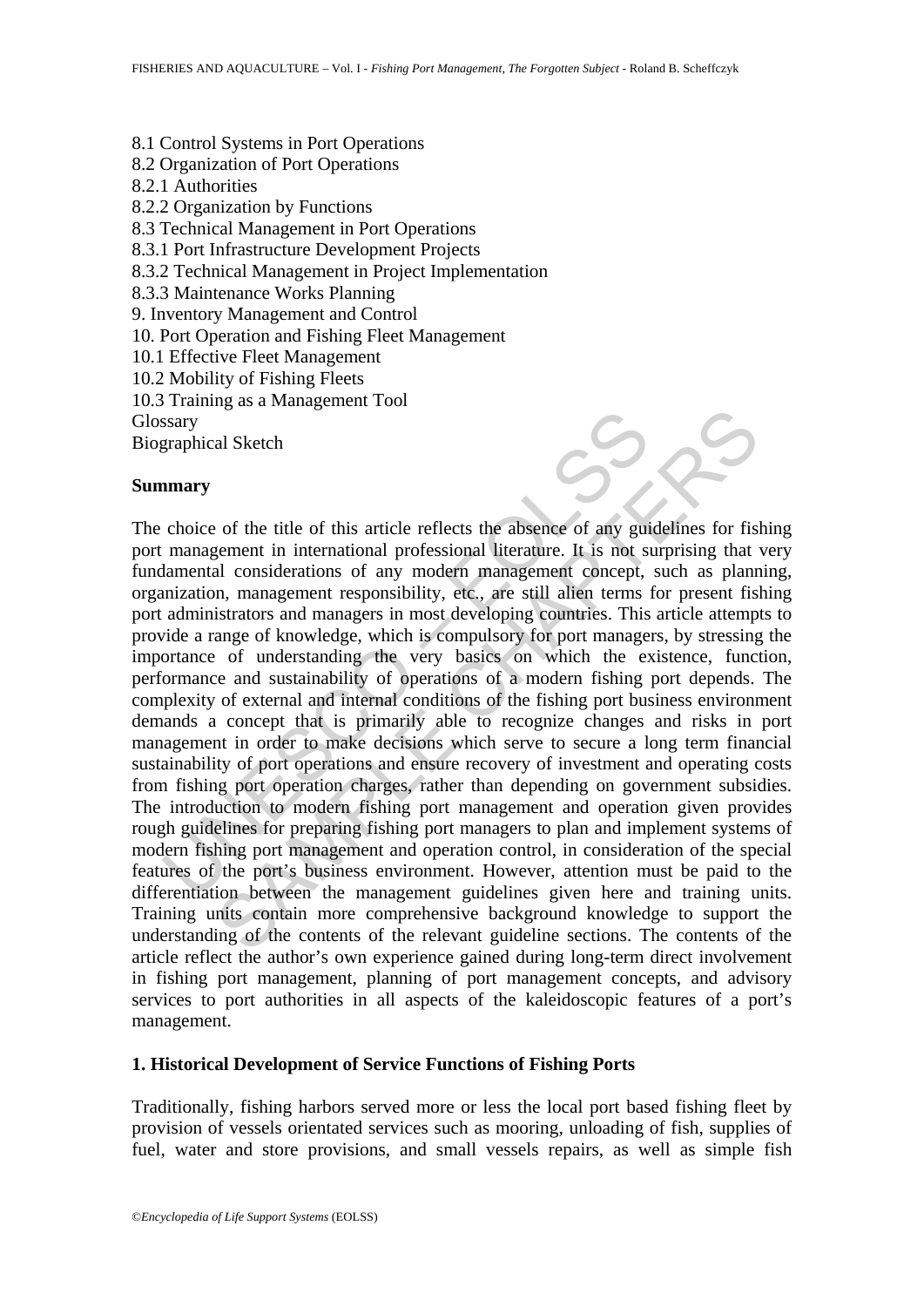handling and transportation ashore. Forced by dynamic changes in fisheries operations and technologies, quality-conscious handling methods for fish, and the necessity for high throughputs, the role and functions of fishing ports actively developed to serve the changing requirements of port users. Important additional services were added because of the development of the business environment that required extended harbor facilities for bigger, more sophisticated fishing vessels, short and medium term storage of fish, ice supplies for fishing vessels and traders, accommodation of fish processing industries, statistical recording of port activities, and last not least, the need for consideration of environmental protection. In fishing ports with fish landings by international vessels, public services were added—customs, immigration, health services, and police.

ic, accompanied by deep structural changes in fishing fleet operat<br>transport, and has had to cope with increased industrializa<br>titional fish processing methods. Modern technology, equipment<br>introduced. Organization of port implement by deep structural changes in fishing fleet operations, fish hand<br>ont, and has had to cope with increased industrialization of origin<br>fish processing methods. Modern technology, equipment and work met<br>fitch corre Fishing port management has faced a rapidly changing sea and land borne volume of traffic, accompanied by deep structural changes in fishing fleet operations, fish handling and transport, and has had to cope with increased industrialization of originally traditional fish processing methods. Modern technology, equipment and work methods were introduced. Organization of port operations, as well as information processing and documentation, were increasingly directed by process computer application. Operational systems (as management tools) had to be changed and must be permanently adjusted to meet the requirements of transit of fish through the port—landing/unloading, handling, sales, temporary storage or warehousing processing, delivery, and distribution. Fishing ports had to react to the changing situations and they are still reacting

### **2. Definitions Applied**

The importance of the application of clearly formulated definitions for the purpose of policy setting and management planning is widely acknowledged. Therefore, most essential definitions are given below.

## **2.1 Fishing Port—System Approach**

A Fishing Port is a system combining infrastructure facilities, human resources, and management concepts, dedicated to the purpose of servicing the fishing fleet, the requirements of the fish industry and the development of the fisheries sector as a whole.

This definition describes the base parameter of a functional operation system and is generally applicable to all fishing ports. The size of the fishing port in terms of inputs (infrastructure, human resources, management concept) causes gradual differences in terms of outputs (services to the fishing fleet, fish industry and fisheries sector). **2.2 Fishing Port—Operational Approach** 

The definition of port operations considers that a fishing port serves as an industrial zone for unloading, processing, storage and marketing of fish, as well as for maintaining and servicing the fishing fleet. In consequence, a fishing port is an integral part of the national fishing industry, an important element in promoting the fish industry, and an operation base for the viable and sustainable conduct of the fishing business.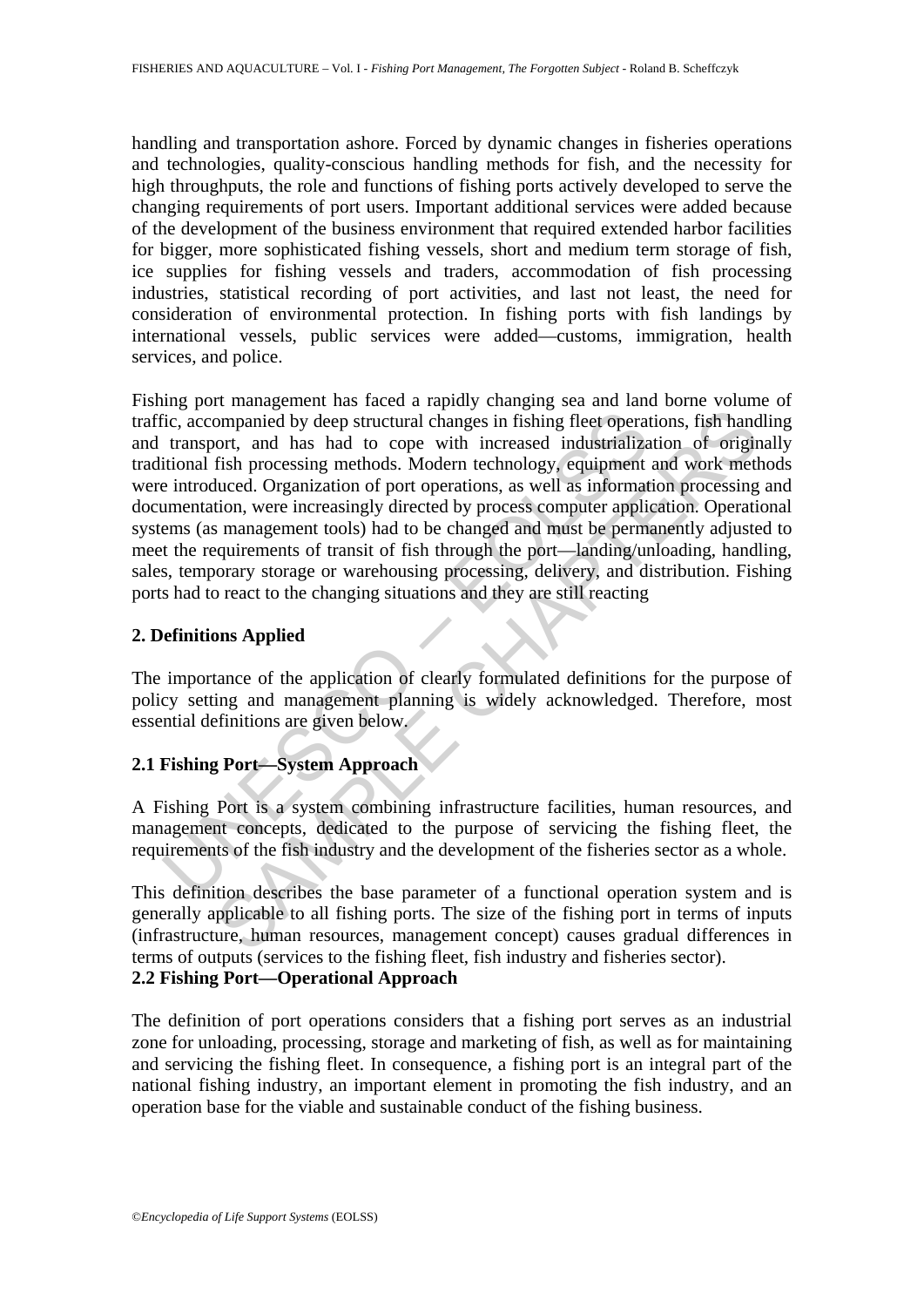Subsequent to this definition, port operations management embraces the entire range of operational and technical activities necessary to ensure an organized and efficient conduct of port functions and services, port maintenance and provision of public utilities, and port safety and security. The extent of port operations depends on purpose objectives and development targets as defined by the port management.

## **2.3 Fishing Port—Functional Approach**

The term port functions include all activities carried out by the port for operation and maintenance of the infrastructure facilities, for organization and conduct of port services required by vessels, fish processors and buyers, collection of port and service fees, and administration.

The fishing port provides dedicated port and supporting infrastructure facilities required by the fishing and fish processing industries for:

- the safe berthing of fishing vessels, where the vessels can discharge their catches, can take on bunker, water, ice and other necessary provisions, and can berth for idle times and repairs;
- **The fishing port provides dedicated port and supporting infrastructure**<br> **I** the fishing and fish processing industries for:<br> **The safe berthing of fishing vessels, where the vessels certicated and the second the set of p** If yort provides dedicated port and supporting infrastructure facilities requing and fish processing industries for:<br>safe berthing of fishing vessels, where the vessels can discharge thes, can take on bunker, water, ice an the use of public utilities by provision of networks for distribution to port customers of electricity, water, as well as environmental protection facilities required for garbage collection and disposal, wastewater and sewage discharge and treatment, and oil reception from vessels and disposal, and
- the development of fish processing industries and markets and related highest hygienic standards by provision of land areas and optimized land use planning, including transportation and communication facilities.

## **3. Key Functions of a Modern Fishing Port**

Over the past decades of the twentieth century managements of fishing ports had to cope with substantial changes in the world's fishing business by adjusting the functions of fishing ports. Major causes were:

- the declining productivity of traditional fishing grounds, causing fishing fleets to operate in far away, new areas with subsequent operation of bigger vessels and improved fishing gear;
- increased public environmental awareness and consciousness of fish quality, demanding proper use of ice and refrigerated storage on vessels and in the fishing ports;
- changes in consumer behavior, with preference for processed fish, and
- tremendous expansion in world trade and changing modes of transport by refrigerated fish carriers, refrigerated container and air transportation.

### **3.1 General Management Function**

This function can be considered the umbrella of all functions and services of the fishing port. The function is subject to influence by national development policies, geographical and political priorities, and medium- and long-term policies and strategies for an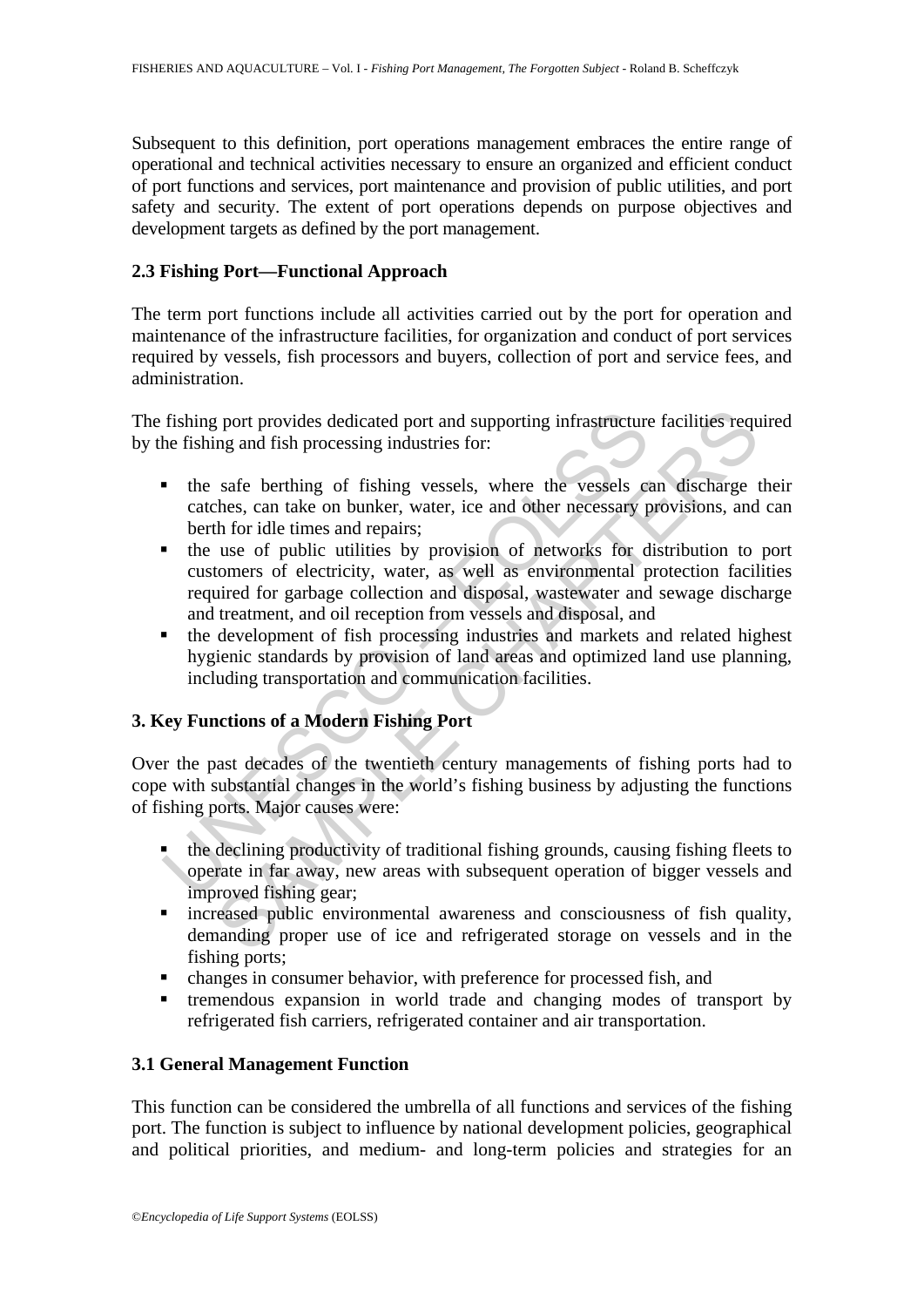optimized port development. It has to safeguard the intentions of the government and private players in the fish business. It has to plan and supervise the administration, operation and maintenance of facilities. Comprehensive knowledge of all aspects and components of a fishing port's operation and service activities will enable the management to trace bottlenecks and to influence relevant parameters of the management process. The micro aspect of the management functions is mainly concentrated on the optimization of functional planning of the different services of the fishing port. Central parameters connected with the best possible methods to serve fishing vessels and fish passing through the port are rapidity, safety, cost efficiency and flexibility.

#### **3.2 Operation Function**

apponents of the operation function of a port are: provision of satigation, sheltered berthing within the port, control of vessel docurafer operations—unloading activities, additional services such ioning, weighing of fish ts of the operation function of a port are: provision of safe approaches, sheltered berthing within the port, control of vessel documentation, and experations—unloading activities, additional services such as washing, ical Components of the operation function of a port are: provision of safe approaches, safe navigation, sheltered berthing within the port, control of vessel documentation, and fish transfer operations—unloading activities, additional services such as washing, icing, auctioning, weighing of fish, provision of traffic areas, roads (etc.) and skilled labor. The problems of coordinating the interface activities between fishing vessel and the unloading quay are most important in fishing ports serving a large fishing fleet but providing insufficient length of berthing facilities. Disposition and ownership of maritime approaches, land and hinterland approaches, have decisive influence on the development of fishing port activities and the general functioning.

### **3.3 Service Function**

The receiving and delivery function of a port represents the connecting link in the movement chain of fish from fishing vessel to customer. A smooth functioning of this function requires continuous and intensive coordination with all port users and individuals outside the direct control of the port. Lack of port infrastructure and required services may cause heavy disturbances of a smooth operation.

The storage function includes short-term storage, and protection against weather and pilferage. Insufficient storage facilities (with respect to both quantity and quality) are frequently a reason for deterioration of fish

With regard to the development function of a port, there is little doubt that optimized planning, organization and implementation of the whole range of activities of the different service functions can be realized by encouraging private initiative. Mediumand small-scale enterprises may be well suited to develop the best possible solution regarding flexibility and adaptability, as well as cost efficiency. Private competition will in most cases safeguard the adequacy of offers corresponding to the demands of customers.

#### **4. Differentiation of Port Functions and Services**

Port functions means the provision of facilities and systems for discharge of:

■ operative functions—infrastructure and public utility facilities;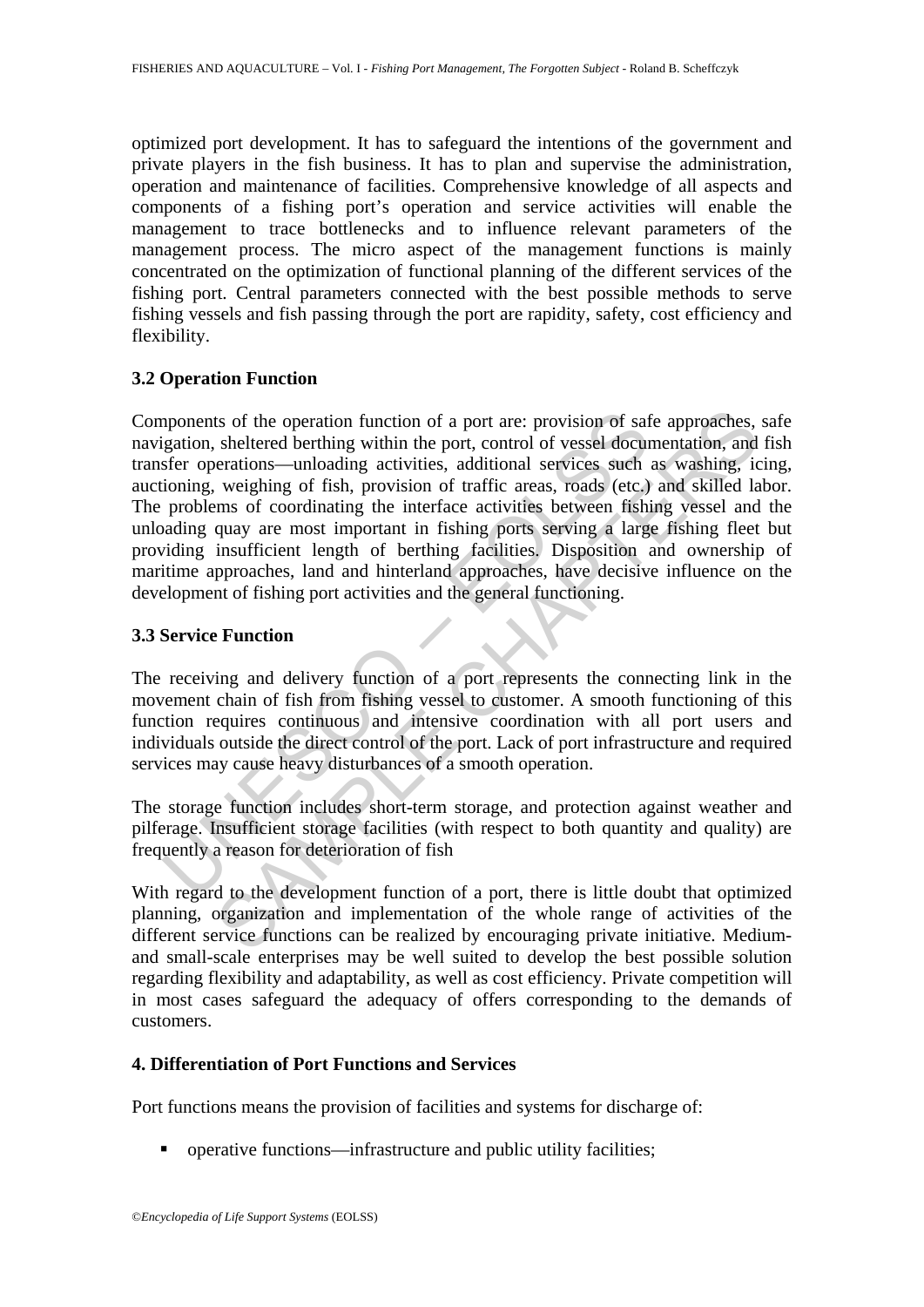- administrative functions—systems for management, development and control of the fisheries sector within the sphere of influence of the port, and
- authoritative functions—facilities and systems for observing national and international legal requirements are usually the responsibilities of fishing port management.

Port services means the actual conducting of service activities regardless of operational organization of responsibilities by (for example) port management, or private sector participants. Port services involve all activities within the port area which are carried out to serve the fishing fleet, port users and customers as well as the general public, including breakwaters to provide a safe and sheltered harbor basin for fishing and other boats and vessels.

## **4.1 Port Infrastructure versus Suprastructure Facilities**

A fishing port should serve as an integrated fish industry with operational facilities, provision of repair and maintenance services for the fishing fleet and fish storage, and processing and sales activities. Consequently, the fishing port complex is subject to multipurpose use involving all functions and services directly and indirectly connected with the fishing and fish industry.

**Port Infrastructure versus Suprastructure Facilities**<br>
sishing port should serve as an integrated fish industry with op<br>
vision of repair and maintenance services for the fishing fleet an<br>
exessing and sales activities. C **The structure versus Suprastructure Facilities**<br>port should serve as an integrated fish industry with operational facility<br>of repair and maintenance services for the fishing fleet and fish storage,<br>and sales activities. C However, since the managing Port Authority itself should be to a large extent selfcontained and financially self-sufficient, provision of operational infrastructure facilities is deemed to be the responsibility of the Port Authority, whereas conduct of all services required by vessels and industry should finally be transferred to private sector investors in facilities and operators of services. Therefore, a differentiation between infrastructure and suprastructure facilities is considered necessary.

## **4.1.1 Port Infrastructure Facilities**

These include:

- Wharves for vessel berthing purposes, including the unloading of fish, provisioning, idle time mooring, and floating repairs. Design and alignment of the wharves, jetties and quay walls should provide all time safe navigation and berthing of vessels, safe access from vessels to shore, and should be equipped with appropriate fender systems, with shore to ship electrical power connection, a fuel and water bunkering system, and area lighting.
- Public utilities include electrical power distribution networks, water distribution networks for: potable water (including if necessary a water purification plant), water piping systems for wash down purposes and area cleaning, garbage and waste collection and disposal facilities, oil reception and disposal/recycling facilities, wastewater discharge and treatment plants, sewage discharge and treatment systems, and fire fighting alarm and hydrant networks.
- Transport areas include paved public traffic, parking and operation areas, with area lighting and surface water drainage systems to meet operational and hygienic requirements.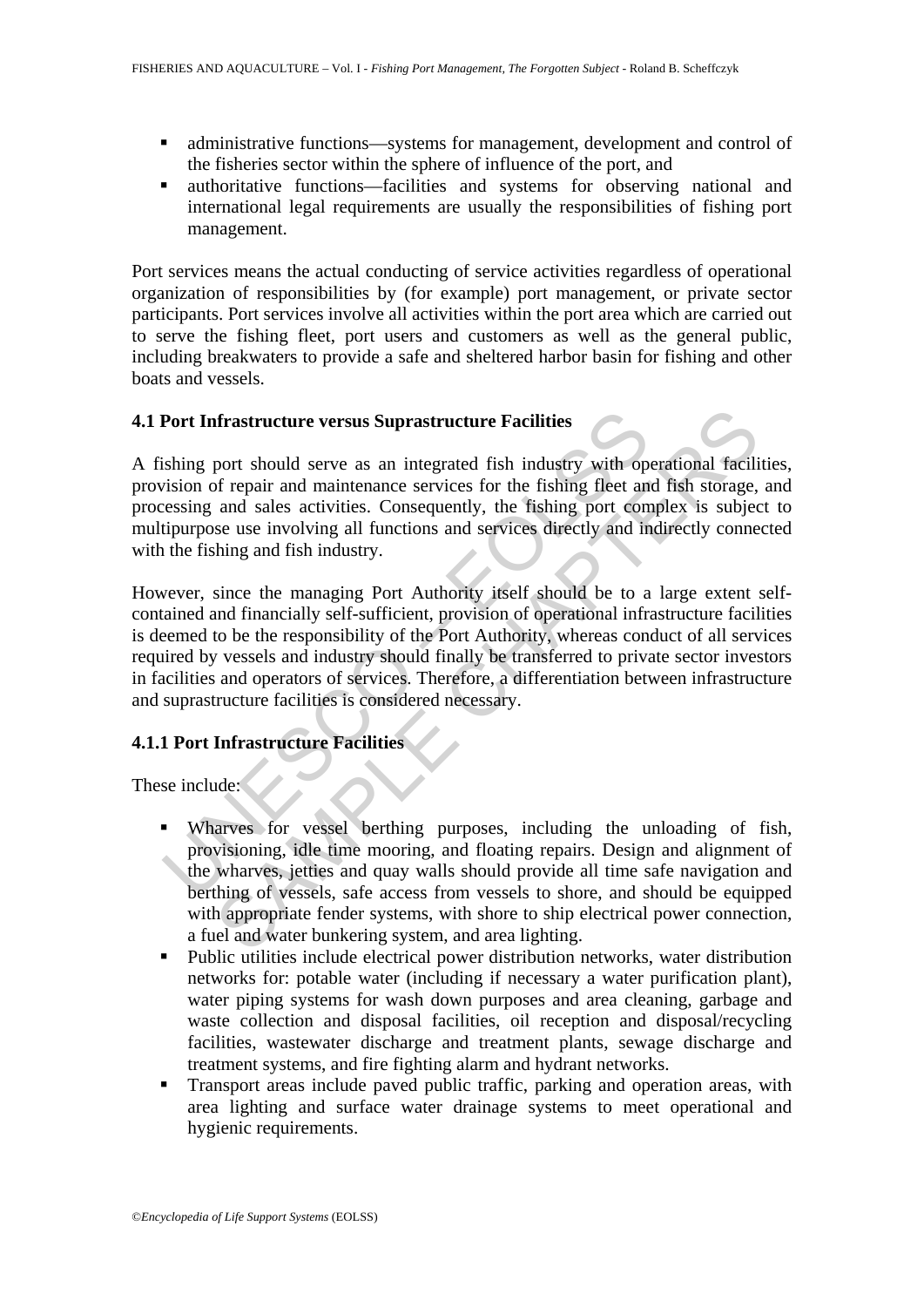Building include administration buildings, fish washing, sorting, packing, icing, and auctioning sheds, guard houses, a quality control laboratory, and fish market halls with refrigerated intermediate storage of fish.

### **4.1.2 Port Suprastructure Facilities**

The port suprastructure facilities embrace all facilities within the port's area that are necessary for fish handling and quality maintenance, processing, storage, fish marketing and transportation. Such facilities should be subject to private investment and provided services. Suprastructure facilities, private or port owned, are major sources of the port revenue. The term includes commercial/industrial orientated facilities, such as: fish trading facilities, cold stores, ice plants, canning factories, smoking plants, salted fish processing plants, ships repair facilities, workshops, provision stores, and fuel bunker stations.

### **4.2 Differentiation of Port Users and Customers**

Both terms are widely used without clear definitions. A differentiation is based on the location and importance of the port to the participants in fisheries:

The term port users includes the fishing fleet, service operators, and traders and fish processors located with facilities or based with their business venture within the port boundaries.

Port customers are mainly traders, transport operators, suppliers of auxiliary services and other non-port based businesses with temporary activities within the port.

### **5. Fishing Port Management Planning**

ons.<br>
Differentiation of Port Users and Customers<br>
h terms are widely used without clear definitions. A differentiation<br>
and importance of the port to the participants in fisheries:<br>
term port users includes the fishing fl Finally and **Customers**<br>are widely used without clear definitions. A differentiation is based on<br>d importance of the port to the participants in fisheries:<br>cort users includes the fishing fleet; service operators, and trad The development of fishing ports from simple fish landing sites, with little management involved, to minor and major fishing ports, more under government administration than management, to major "Nucleus and Plasma" ports, with professional and autonomous managements and an all embracing range of functions, to major "Landlord" ports with excessive private participation in fishing port functions and services, has required permanent changes in management functions.

Fishing port management is a most challenging task when considering that the port shall be the engine of growth for fisheries development as a whole under the "Nucleus and Plasma" concept. For the experienced, knowledgeable port manager, it is not an exceptionally difficult task.

It requires a full understanding of the way fisheries development works and how an efficient operating port has to react to serve the customers. Many operational and technological changes may occur in future. Therefore, it is of utmost importance that a port management is as flexible as possible in order to ensure a prompt response to changing demands.